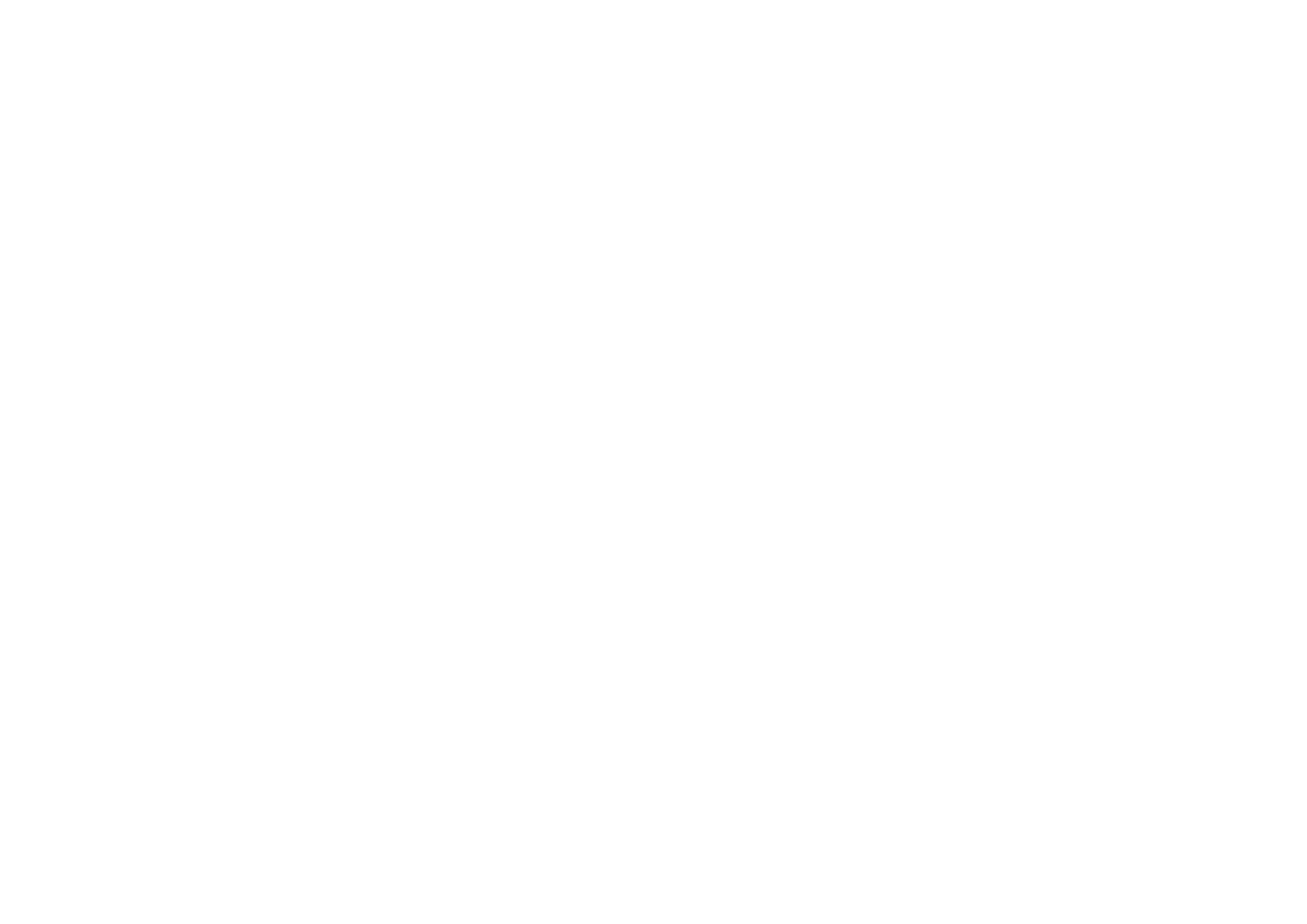## UNTERES WUNDERLAND, LINKER TEIL



| Nr. | <b>lame</b> | ìrad | nae<br>ran    |
|-----|-------------|------|---------------|
|     | Land        | oa   | 20m<br>ZU III |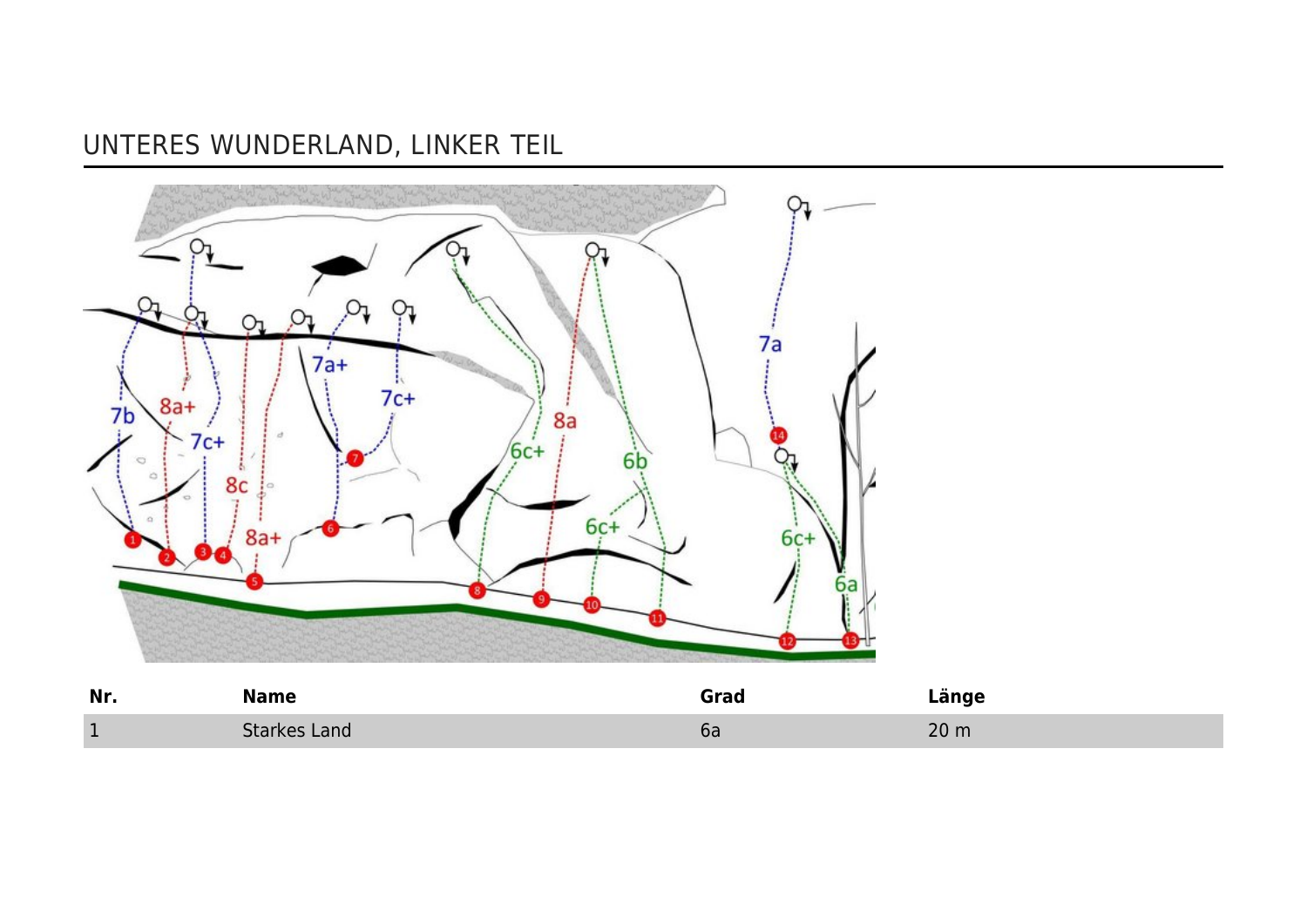## UNTERES WUNDERLAND, RECHTER TEIL



| Nr. | <b>Name</b>                  | Grad | Länge           |
|-----|------------------------------|------|-----------------|
| 15  | Die Spur des grauen Panthers | bb   | 20 <sub>m</sub> |
| 16  | Grauer Panther, Verlängerung |      | 30 m            |